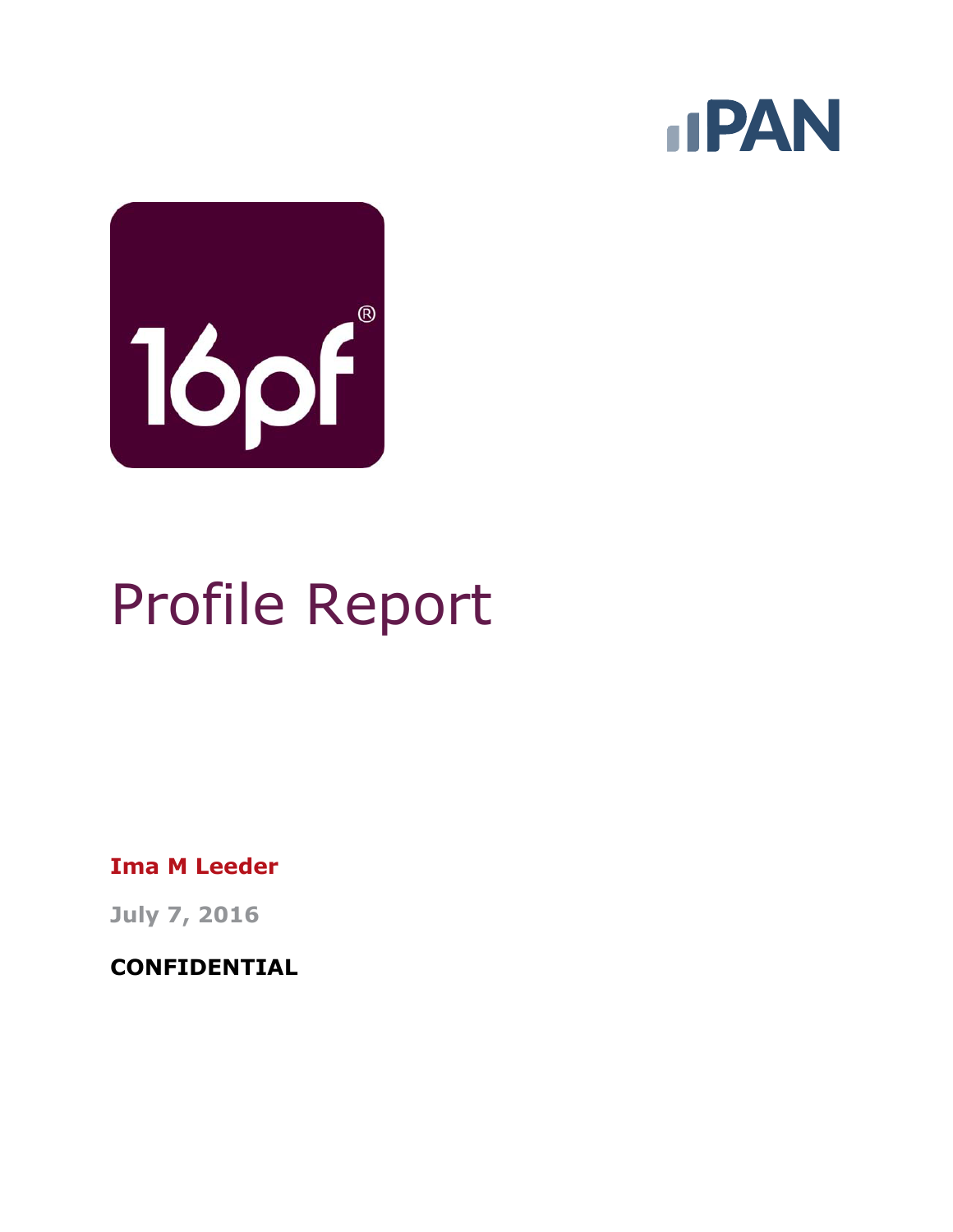# **Introduction**

This report should be used in conjunction with professional judgment. The statements it contains should be viewed as hypotheses to be validated against other sources of data such as interviews, biographical data and other assessment results. All information in the report is confidential and should be treated responsibly. The 16PF<sup>®</sup> Fifth Edition Questionnaire Manual contains background information and detailed explanations of the material covered in this report.

# **Response Style Indices**

## **Norm Group**

US Combined-Sex

All of the response style indices are within the normal range: there is no indication that it is necessary to probe any of them further.

#### **Impression Management**

The individual has presented a self-image that is neither markedly self-critical nor overly positive.

#### **Acquiescence**

The individual has responded in a way that is not acquiescent; that is, they have not simply agreed with each statement. However, the style of responding could also be compatible with someone who has endorsed either a majority of 'b' ('?') or 'c' ('false') responses. Therefore the Infrequency index should be carefully examined in order to assess the extent to which their responses may be unorthodox or unusual.

#### **Infrequency**

The individual has endorsed most items in a way that is similar to other people; it is unlikely that they have responded randomly.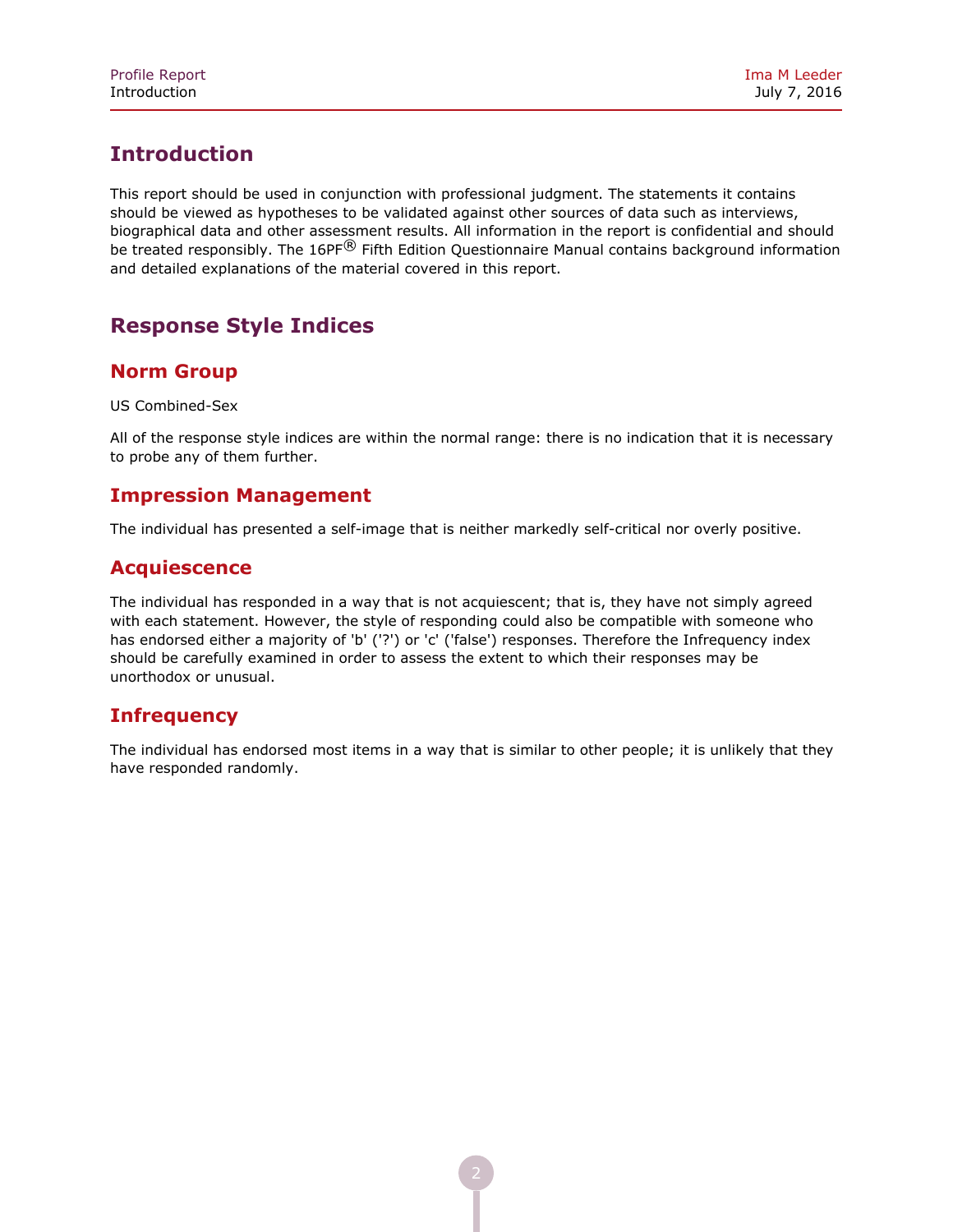# **Global Factors**



**Global Factor Definitions Contributing Primary Factors**

| <b>Extraversion</b><br>Social orientation; the desire to be around others and be<br>noticed by them; the energy invested in initiating and<br>maintaining social relationships.                           | А:<br>F:<br>H:<br>N:<br>Q2: | Warmth<br>Liveliness<br>Social Boldness<br>Privateness $(-)$<br>Self-Reliance $(-)$ |  |  |  |  |
|-----------------------------------------------------------------------------------------------------------------------------------------------------------------------------------------------------------|-----------------------------|-------------------------------------------------------------------------------------|--|--|--|--|
| <b>Independence</b><br>The role a person assumes when interacting with others;<br>the extent to which they are likely to influence or be<br>influenced by the views of other people.                      | E:<br>H:<br>L: I<br>$Q1$ :  | Dominance<br>Social Boldness<br>Vigilance<br>Openness to Change                     |  |  |  |  |
| <b>Tough-Mindedness</b><br>The way a person processes information; the extent to<br>which they will solve problems at an objective, cognitive<br>level or by using subjective or personal considerations. | А:<br>Ι.<br>М:<br>$Q1$ :    | Warmth $(-)$<br>Sensitivity $(-)$<br>Abstractedness $(-)$<br>Openness to Change (-) |  |  |  |  |
| Self-Control<br>Response to environmental controls on behavior; internal<br>self-discipline.                                                                                                              | F:<br>G:<br>М:<br>Q3:       | Liveliness $(-)$<br>Rule-Consciousness<br>Abstractedness $(-)$<br>Perfectionism     |  |  |  |  |
| Anxiety<br>Emotional adjustment; the types of emotions experienced<br>and the intensity of these.                                                                                                         | C:<br>Ŀ.<br>O:<br>Q4:       | Emotional Stability (-)<br>Vigilance<br>Apprehension<br>Tension                     |  |  |  |  |

(–) Indicates a negative relationship between the Global and Primary Factor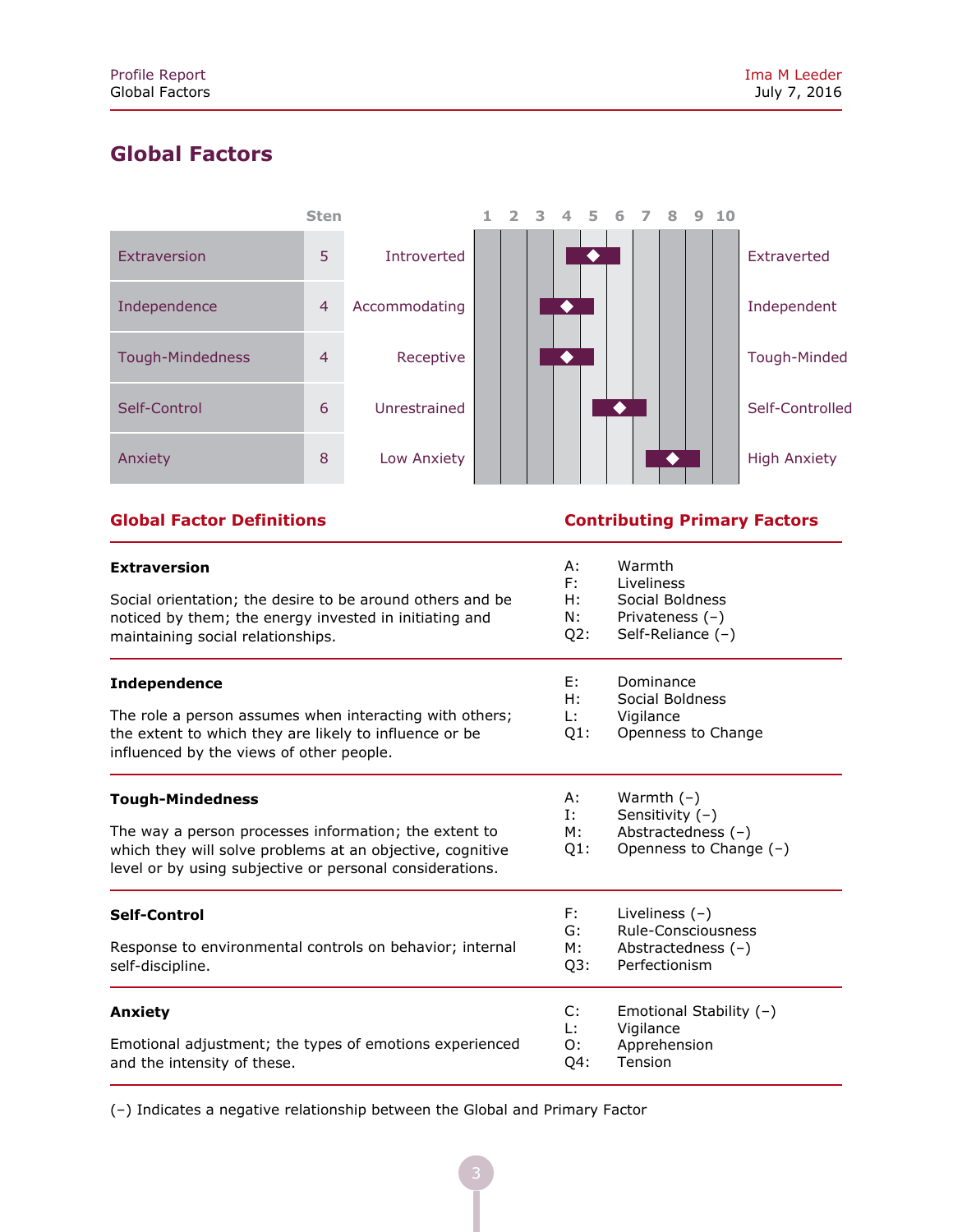# **Primary Factors**

|                            |    | Sten           |
|----------------------------|----|----------------|
| Warmth                     | A  | 5              |
| Reasoning                  | B  | 9              |
| <b>Emotional Stability</b> | C  | 3              |
| Dominance                  | E  | 4              |
| Liveliness                 | F  | 5              |
| <b>Rule-Consciousness</b>  | G  | 7              |
| <b>Social Boldness</b>     | н  | $\overline{2}$ |
| Sensitivity                | I  | 8              |
| Vigilance                  | L  | $\overline{4}$ |
| <b>Abstractedness</b>      | M  | $\overline{4}$ |
| <b>Privateness</b>         | N  | 7              |
| Apprehension               | O  | 7              |
| Openness to Change         | Q1 | 7              |
| Self-Reliance              | Q2 | 4              |
| Perfectionism              | Q3 | 5              |
| <b>Tension</b>             | Q4 | 8              |

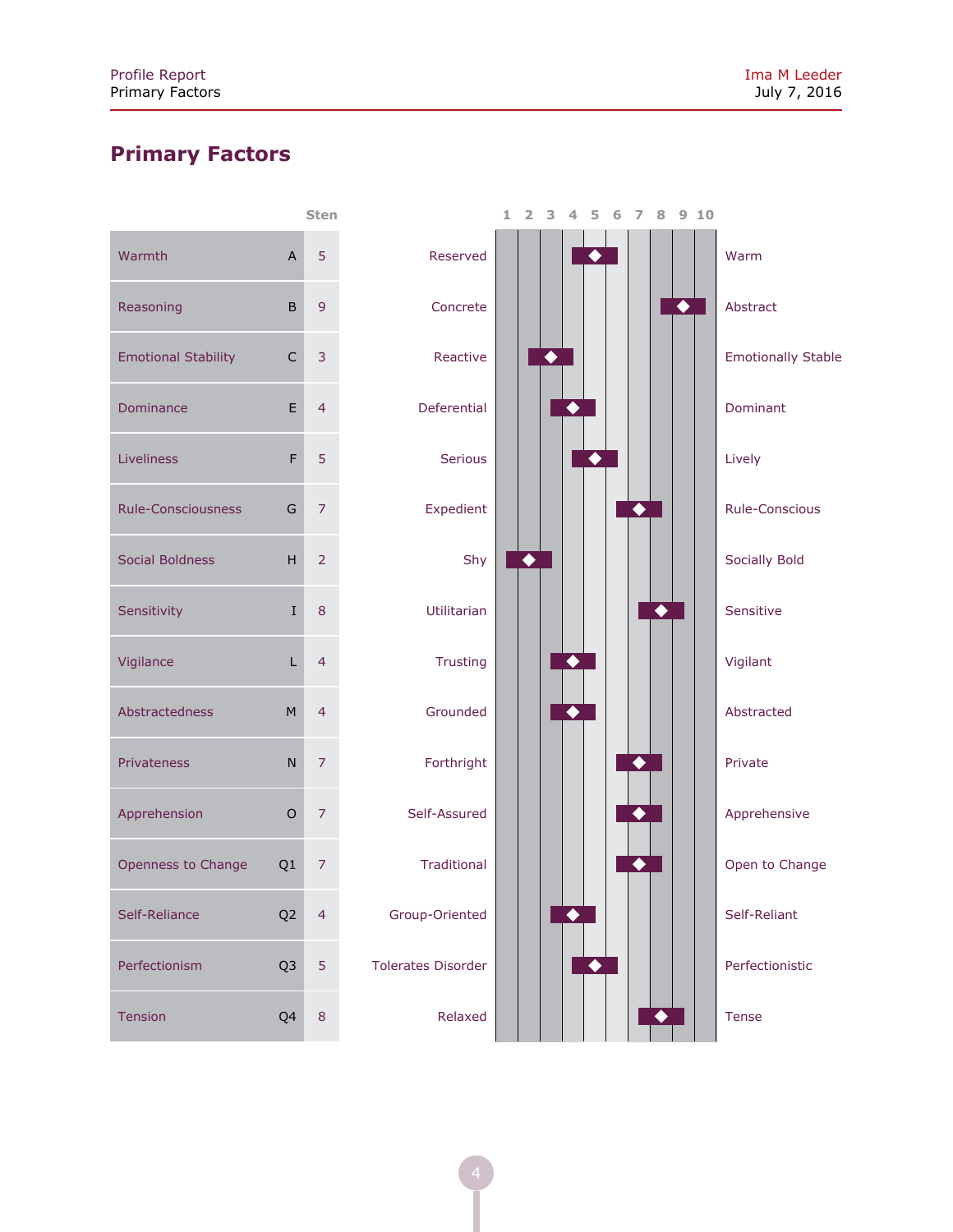# **Item Summary**

This page of 16PF scores is intended for qualified professionals only. Data on this page should be treated with utmost confidentiality.

### **Item Responses**

|                |              | 27 | $\mathsf{C}$ | 55 | a | 83    | C | 111 | $\mathsf{C}$ | 139   | a            | 167   | a            |
|----------------|--------------|----|--------------|----|---|-------|---|-----|--------------|-------|--------------|-------|--------------|
|                |              | 28 | a            | 56 | a | 84    | a | 112 | $\mathsf{C}$ | 140   | $\mathsf{C}$ | 168   | a            |
| $\mathbf{1}$   | a            | 29 | C            | 57 | a | 85    | a | 113 | a            | 141   | a            | 169   | a            |
| $\overline{2}$ | a            | 30 | a            | 58 | a | 86    | C | 114 | a            | 142   | $\mathsf{C}$ | 170 c |              |
| 3              | a            | 31 | Ċ            | 59 | C | 87    | a | 115 | a            | 143   | a            |       |              |
| $\overline{4}$ | Ċ            | 32 | a            | 60 | C | 88    | a | 116 | a            | 144   | $\mathsf{C}$ | 171a  |              |
| 5              | a            | 33 | a            | 61 | a | 89    | Ċ | 117 | a            | 145   | $\mathsf{C}$ | 172 c |              |
| 6              | a            | 34 | a            | 62 | a | 90    | a | 118 | C            | 146   | $\mathsf{C}$ | 173a  |              |
| $\overline{7}$ | a            | 35 | Ċ            | 63 | a | 91    | Ċ | 119 | $\mathsf{C}$ | 147   | $\mathsf{C}$ | 174a  |              |
| 8              | Ċ            | 36 | a            | 64 | a | 92    | a | 120 | a            | 148   | a            | 175   | $\mathsf{C}$ |
| 9              | Ċ            | 37 | a            | 65 | a | 93    | a | 121 | $\mathsf{C}$ | 149   | a            | 176a  |              |
| 10             | a            | 38 | a            | 66 | C | 94    | C | 122 | a            | 150   | a            | 177   | b            |
| 11             | Ċ            | 39 | a            | 67 | a | 95    | Ċ | 123 | a            | 151   | $\mathsf{C}$ | 178 c |              |
| 12             | C            | 40 | a            | 68 | a | 96    | a | 124 | $\mathsf{C}$ | 152   | a            | 179 c |              |
| 13             | C            | 41 | a            | 69 | a | 97    | a | 125 | a            | 153   | $\mathsf{C}$ | 180   | $\mathsf{C}$ |
| 14             | $\mathsf{C}$ | 42 | a            | 70 | a | 98    | C | 126 | a            | 154   | C            | 181   | b            |
| 15             | C            | 43 | a            | 71 | a | 99    | a | 127 | a            | 155   | a            | 182   | b            |
| 16             | a            | 44 | a            | 72 | Ċ | 100   | a | 128 | $\mathsf{C}$ | 156   | a            | 183   | b            |
| 17             | a            | 45 | a            | 73 | C | 101   | a | 129 | $\mathsf{C}$ | 157   | a            | 184   | b            |
| 18             | C            | 46 | a            | 74 | a | 102   | a | 130 | a            | 158   | a            | 185   | $\mathbf b$  |
| 19             | a            | 47 | a            | 75 | a | 103 c |   | 131 | a            | 159   | $\mathsf{C}$ |       |              |
| 20             | $\mathsf{C}$ | 48 | Ċ            | 76 | a | 104a  |   | 132 | a            | 160   | $\mathsf{C}$ |       |              |
| 21             | Ċ            | 49 | a            | 77 | a | 105   | a | 133 | $\mathsf{C}$ | 161   | $\mathsf{C}$ |       |              |
| 22             | a            | 50 | a            | 78 | a | 106 с |   | 134 | $\mathsf{C}$ | 162 c |              |       |              |
| 23             | a            | 51 | Ċ            | 79 | a | 107   | a | 135 | $\mathsf{C}$ | 163   | a            |       |              |
| 24             | C            | 52 |              | 80 |   | 108   | a | 136 |              | 164   | $\mathsf{C}$ |       |              |
|                |              | 53 | C            |    | a |       |   |     | a            |       |              |       |              |
| 25             | a            |    | a            | 81 | a | 109   | a | 137 | $\mathsf{C}$ | 165   | $\mathsf{C}$ |       |              |
| 26             | a            | 54 | a            | 82 | C | 110a  |   | 138 | $\mathsf{C}$ | 166   | $\mathsf{C}$ |       |              |

# **Summary Statistics**

| Number of a-responses<br>Number of b-responses<br>Number of c-responses<br>Number of missing responses |    |            |  |  |       |   | $= 106$ out of 170 (62%)<br>$= 0$ out of 170 (0%)<br>$= 64$ out of 170 (38%)<br>$= 0$ out of 185 (0%) |   |  |  |         |  |    |              |
|--------------------------------------------------------------------------------------------------------|----|------------|--|--|-------|---|-------------------------------------------------------------------------------------------------------|---|--|--|---------|--|----|--------------|
| Factor                                                                                                 |    |            |  |  |       |   | A B C E F G H I L M N O Q1 Q2 Q3 Q4 IM IN AC                                                          |   |  |  |         |  |    |              |
| Raw Scores                                                                                             |    | 14 15 8 10 |  |  | 10 20 |   | 0 20 6 2 16 16 22                                                                                     |   |  |  | 2 12 18 |  | 10 | $0 \quad 62$ |
| Missing Items                                                                                          | O. |            |  |  |       | 0 | - 0                                                                                                   | 0 |  |  |         |  |    |              |

This report was processed using 16PF Fifth Edition Questionnaire combined-sex norms. OSP (3.0)